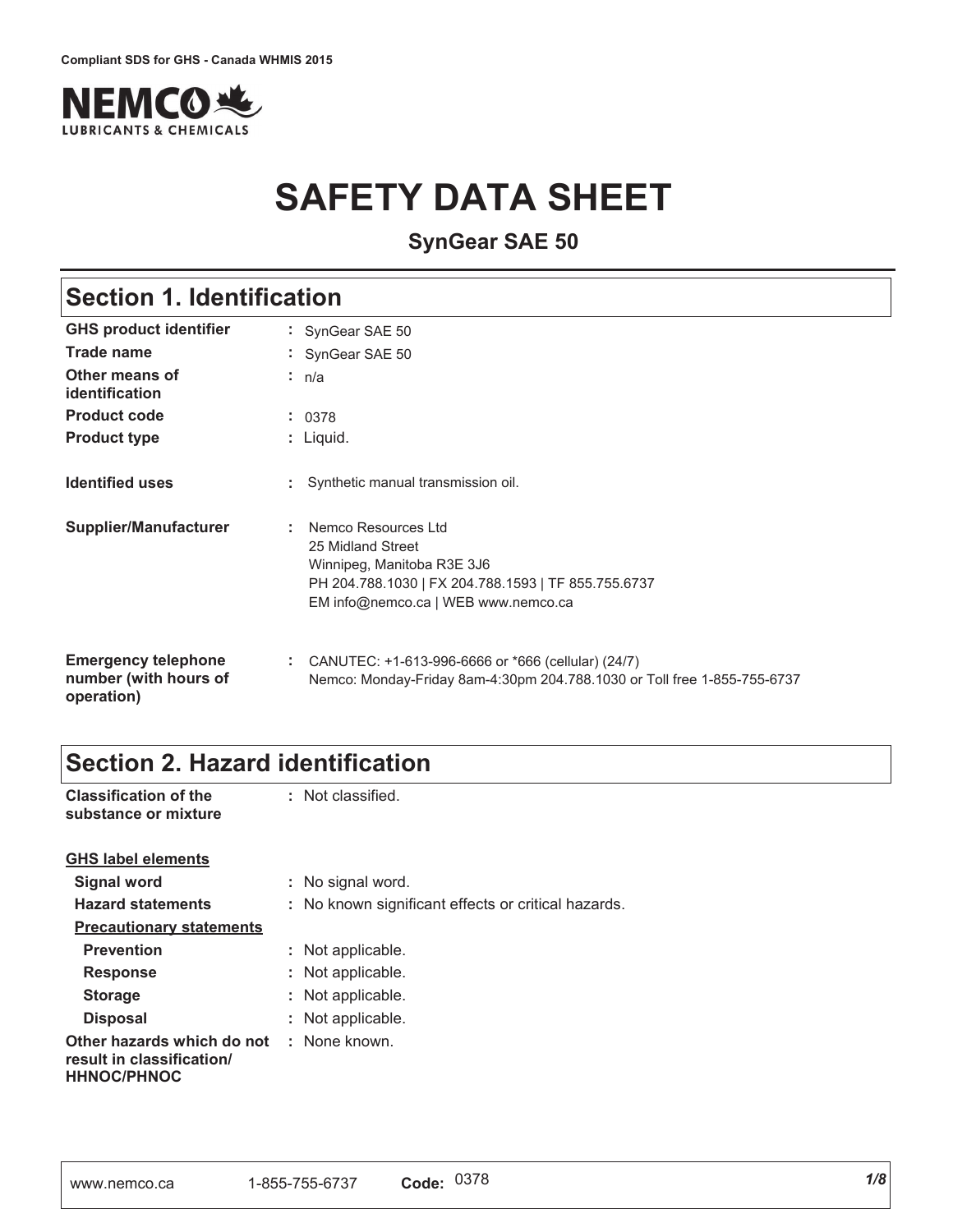

## Section 3. Composition/information on ingredients

| Substance/mixture | : Mixture |
|-------------------|-----------|
| Other means of    | : n/a     |
| identification    |           |

#### **CAS number/other identifiers**

| : Not applicable. |
|-------------------|
|                   |

**Product code**  $: 0378$ 

There are no ingredients present which, within the current knowledge of the supplier and in the concentrations applicable, are classified as hazardous to health or the environment and hence require reporting in this section.

Occupational exposure limits, if available, are listed in Section 8.

### **Section 4. First-aid measures**

### **Description of necessary first aid measures**

| Eye contact         | : Immediately flush eyes with plenty of water, occasionally lifting the upper and lower<br>eyelids. Check for and remove any contact lenses. Get medical attention if irritation<br>occurs.                                                                                                                                                               |
|---------------------|-----------------------------------------------------------------------------------------------------------------------------------------------------------------------------------------------------------------------------------------------------------------------------------------------------------------------------------------------------------|
| <b>Inhalation</b>   | : Remove victim to fresh air and keep at rest in a position comfortable for breathing.<br>Get medical attention if symptoms occur.                                                                                                                                                                                                                        |
| <b>Skin contact</b> | : Flush contaminated skin with plenty of water. Get medical attention if symptoms<br>occur.                                                                                                                                                                                                                                                               |
| Ingestion           | : Wash out mouth with water. Remove victim to fresh air and keep at rest in a<br>position comfortable for breathing. If material has been swallowed and the exposed<br>person is conscious, give small quantities of water to drink. Do not induce vomiting<br>unless directed to do so by medical personnel. Get medical attention if symptoms<br>occur. |

#### Most important symptoms/effects, acute and delayed

#### **Potential acute health effects** Eye contact : No known significant effects or critical hazards. **Inhalation** : No known significant effects or critical hazards. **Skin contact** : No known significant effects or critical hazards. : No known significant effects or critical hazards. Ingestion Over-exposure signs/symptoms Eye contact : No known significant effects or critical hazards. **Inhalation** : No known significant effects or critical hazards. **Skin contact** : No known significant effects or critical hazards. Ingestion : No known significant effects or critical hazards. Indication of immediate medical attention and special treatment needed, if necessary

| Notes to physician                | : Treat symptomatically. Contact poison treatment specialist immediately if large<br>quantities have been ingested or inhaled. |
|-----------------------------------|--------------------------------------------------------------------------------------------------------------------------------|
| <b>Specific treatments</b>        | : No specific treatment.                                                                                                       |
| <b>Protection of first-aiders</b> | : No action shall be taken involving any personal risk or without suitable training.                                           |

See toxicological information (Section 11)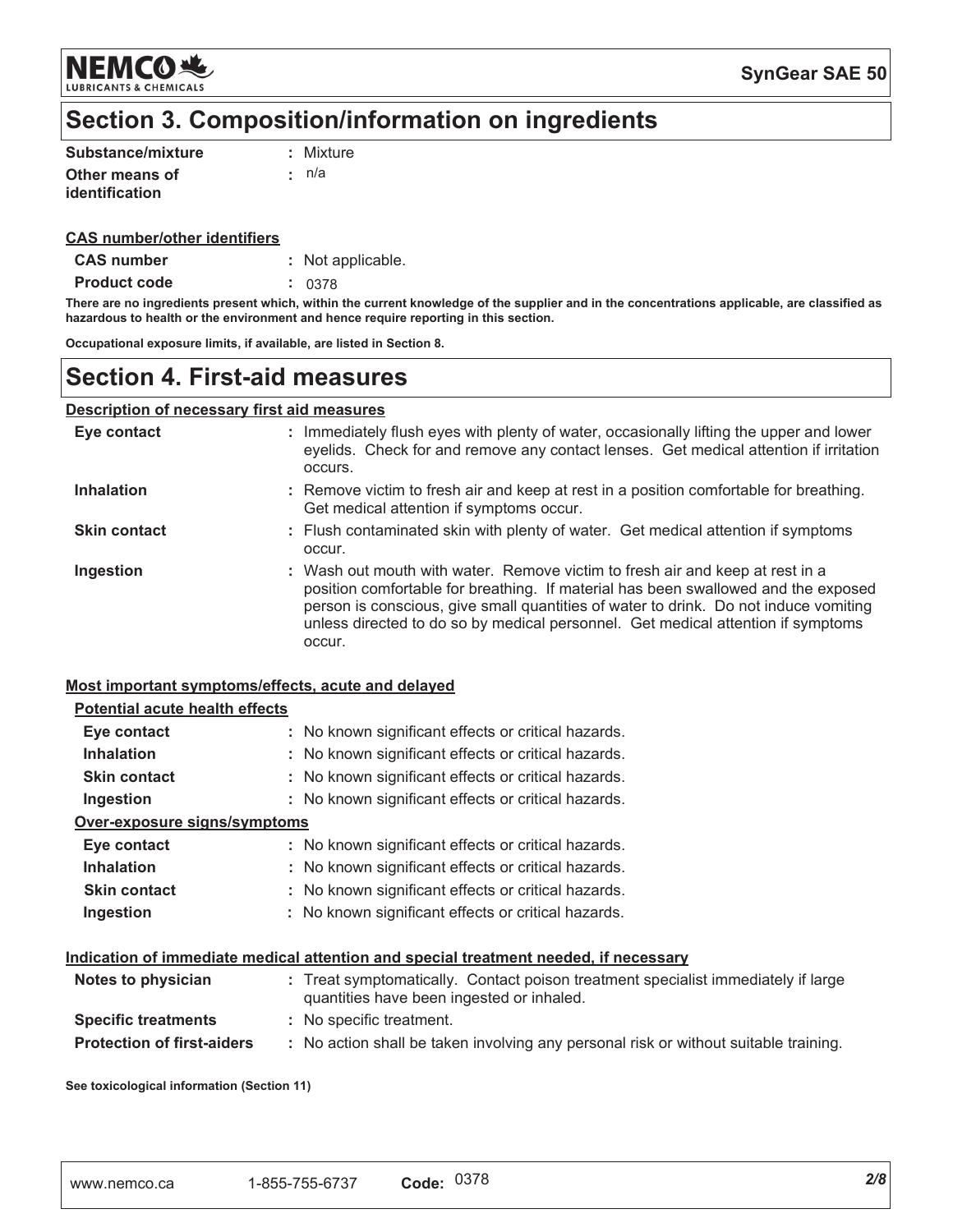

## **Section 5. Fire-fighting measures**

| <b>Extinguishing media</b><br>Suitable extinguishing<br>media | : Use an extinguishing agent suitable for the surrounding fire.                                                                                                             |
|---------------------------------------------------------------|-----------------------------------------------------------------------------------------------------------------------------------------------------------------------------|
| Unsuitable extinguishing<br>media                             | : None known.                                                                                                                                                               |
| Specific hazards arising<br>from the chemical                 | : No specific fire or explosion hazard.                                                                                                                                     |
| <b>Hazardous thermal</b><br>decomposition products            | : No specific data.                                                                                                                                                         |
| <b>Special protective actions</b><br>for fire-fighters        | : No special measures are required.                                                                                                                                         |
| <b>Special protective</b><br>equipment for fire-fighters      | : Fire-fighters should wear appropriate protective equipment and self-contained<br>breathing apparatus (SCBA) with a full face-piece operated in positive pressure<br>mode. |

## Section 6. Accidental release measures

|                                                       | <b>Personal precautions, protective equipment and emergency procedures</b>                                                                                                                                                                                                                                                                                                                                                                                                                                              |
|-------------------------------------------------------|-------------------------------------------------------------------------------------------------------------------------------------------------------------------------------------------------------------------------------------------------------------------------------------------------------------------------------------------------------------------------------------------------------------------------------------------------------------------------------------------------------------------------|
| For non-emergency<br>personnel                        | : No action shall be taken involving any personal risk or without suitable training.<br>Keep unnecessary and unprotected personnel from entering. Do not touch or walk<br>through spilled material. Put on appropriate personal protective equipment.                                                                                                                                                                                                                                                                   |
|                                                       | For emergency responders : If specialized clothing is required to deal with the spillage, take note of any<br>information in Section 8 on suitable and unsuitable materials. See also the<br>information in "For non-emergency personnel".                                                                                                                                                                                                                                                                              |
| <b>Environmental precautions</b>                      | : Avoid dispersal of spilled material and runoff and contact with soil, waterways,<br>drains and sewers. Inform the relevant authorities if the product has caused<br>environmental pollution (sewers, waterways, soil or air).                                                                                                                                                                                                                                                                                         |
| Methods and materials for containment and cleaning up |                                                                                                                                                                                                                                                                                                                                                                                                                                                                                                                         |
| <b>Spill</b>                                          | : Stop leak if without risk. Move containers from spill area. Prevent entry into sewers,<br>water courses, basements or confined areas. Wash spillages into an effluent<br>treatment plant or proceed as follows. Contain and collect spillage with non-<br>combustible, absorbent material e.g. sand, earth, vermiculite or diatomaceous earth<br>and place in container for disposal according to local regulations (see Section 13).<br>Dispose of via a licensed waste disposal contractor. Note: see Section 1 for |

### **Section 7. Handling and storage**

### **Precautions for safe handling**

| <b>Protective measures</b>                | : Put on appropriate personal protective equipment (see Section 8).                                                                                                                                                                                                    |
|-------------------------------------------|------------------------------------------------------------------------------------------------------------------------------------------------------------------------------------------------------------------------------------------------------------------------|
| Advice on general<br>occupational hygiene | : Eating, drinking and smoking should be prohibited in areas where this material is<br>handled, stored and processed. Workers should wash hands and face before eating,<br>drinking and smoking. See also Section 8 for additional information on hygiene<br>measures. |

emergency contact information and Section 13 for waste disposal.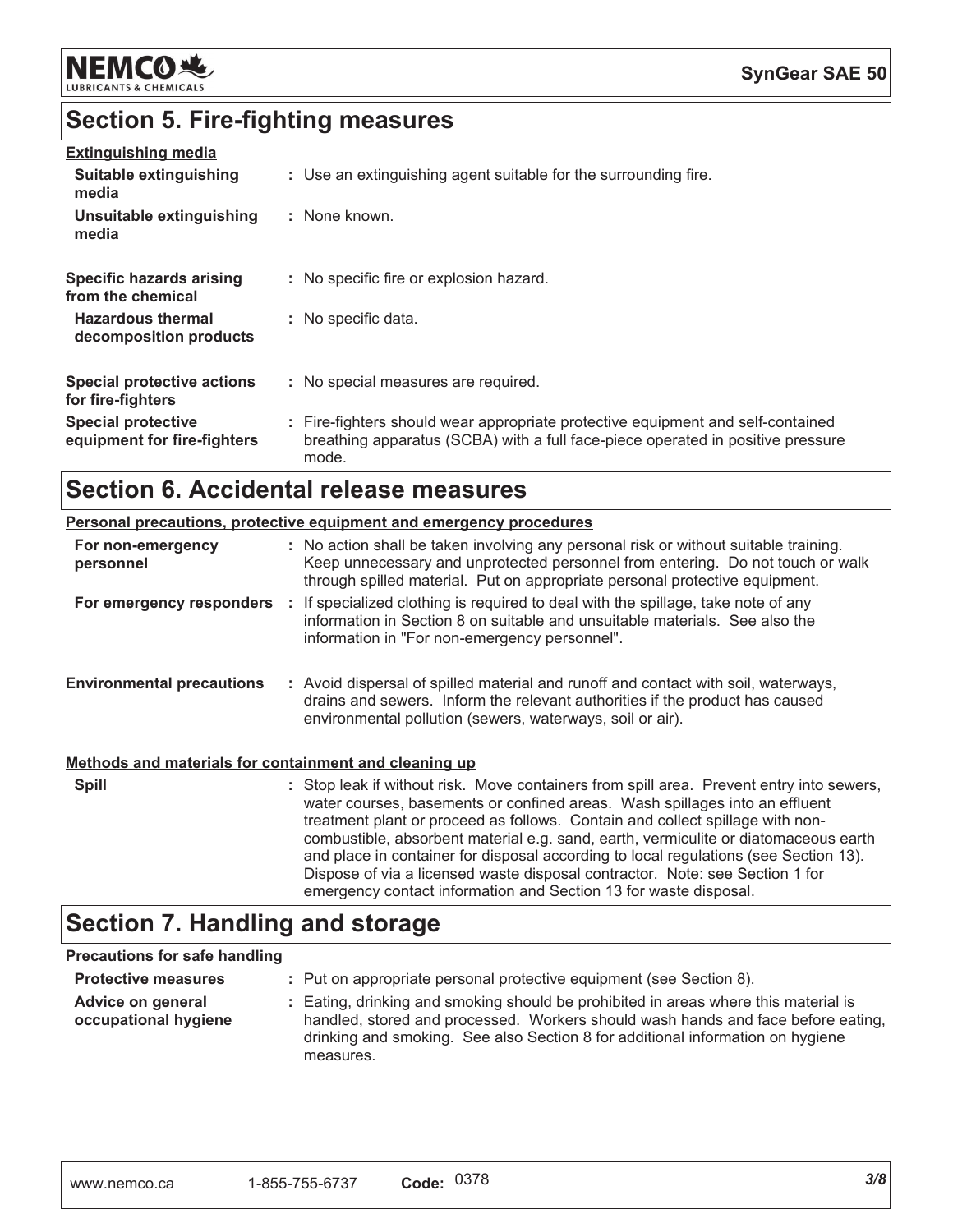

## Section 7. Handling and storage

| Conditions for safe storage, | : Store in accordance with local regulations. Store in original container protected from |
|------------------------------|------------------------------------------------------------------------------------------|
| including any                | direct sunlight in a dry, cool and well-ventilated area, away from incompatible          |
| incompatibilities            | materials (see Section 10) and food and drink. Keep container tightly closed and         |
|                              | sealed until ready for use. Containers that have been opened must be carefully           |
|                              | resealed and kept upright to prevent leakage. Do not store in unlabeled containers.      |
|                              | Use appropriate containment to avoid environmental contamination.                        |

## Section 8. Exposure controls/personal protection

| <b>Control parameters</b>                  |                                                                                                                                                                                                                                                                                                                                                                                                   |
|--------------------------------------------|---------------------------------------------------------------------------------------------------------------------------------------------------------------------------------------------------------------------------------------------------------------------------------------------------------------------------------------------------------------------------------------------------|
| <b>Occupational exposure limits</b>        |                                                                                                                                                                                                                                                                                                                                                                                                   |
| None.                                      |                                                                                                                                                                                                                                                                                                                                                                                                   |
| <b>Appropriate engineering</b><br>controls | : Good general ventilation should be sufficient to control worker exposure to airborne<br>contaminants.                                                                                                                                                                                                                                                                                           |
| <b>Environmental exposure</b><br>controls  | : Emissions from ventilation or work process equipment should be checked to ensure<br>they comply with the requirements of environmental protection legislation.                                                                                                                                                                                                                                  |
| <b>Individual protection measures</b>      |                                                                                                                                                                                                                                                                                                                                                                                                   |
| <b>Hygiene measures</b>                    | : Wash hands, forearms and face thoroughly after handling chemical products, before<br>eating, smoking and using the lavatory and at the end of the working period.<br>Appropriate techniques should be used to remove potentially contaminated clothing.<br>Wash contaminated clothing before reusing. Ensure that eyewash stations and<br>safety showers are close to the workstation location. |
| <b>Eye/face protection</b>                 | : Safety eyewear complying with an approved standard should be used when a risk<br>assessment indicates this is necessary to avoid exposure to liquid splashes, mists,<br>gases or dusts. If contact is possible, the following protection should be worn,<br>unless the assessment indicates a higher degree of protection: safety glasses with<br>side-shields.                                 |
| <b>Skin protection</b>                     |                                                                                                                                                                                                                                                                                                                                                                                                   |
| <b>Hand protection</b>                     | : Chemical-resistant, impervious gloves complying with an approved standard should<br>be worn at all times when handling chemical products if a risk assessment indicates<br>this is necessary.                                                                                                                                                                                                   |
| <b>Body protection</b>                     | : Personal protective equipment for the body should be selected based on the task<br>being performed and the risks involved and should be approved by a specialist<br>before handling this product.                                                                                                                                                                                               |
| Other skin protection                      | : Appropriate footwear and any additional skin protection measures should be<br>selected based on the task being performed and the risks involved and should be<br>approved by a specialist before handling this product.                                                                                                                                                                         |
| <b>Respiratory protection</b>              | : Based on the hazard and potential for exposure, select a respirator that meets the<br>appropriate standard or certification. Respirators must be used according to a<br>respiratory protection program to ensure proper fitting, training, and other important<br>aspects of use.                                                                                                               |

## Section 9. Physical and chemical properties

| <b>Appearance</b>     |                     |
|-----------------------|---------------------|
| <b>Physical state</b> | : Liquid.           |
| Color                 | $:$ Amber.          |
| Odor                  | : Mild hydrocarbon. |
| Odor threshold        | : Not available.    |
| рH                    | : Not available.    |
|                       |                     |
|                       |                     |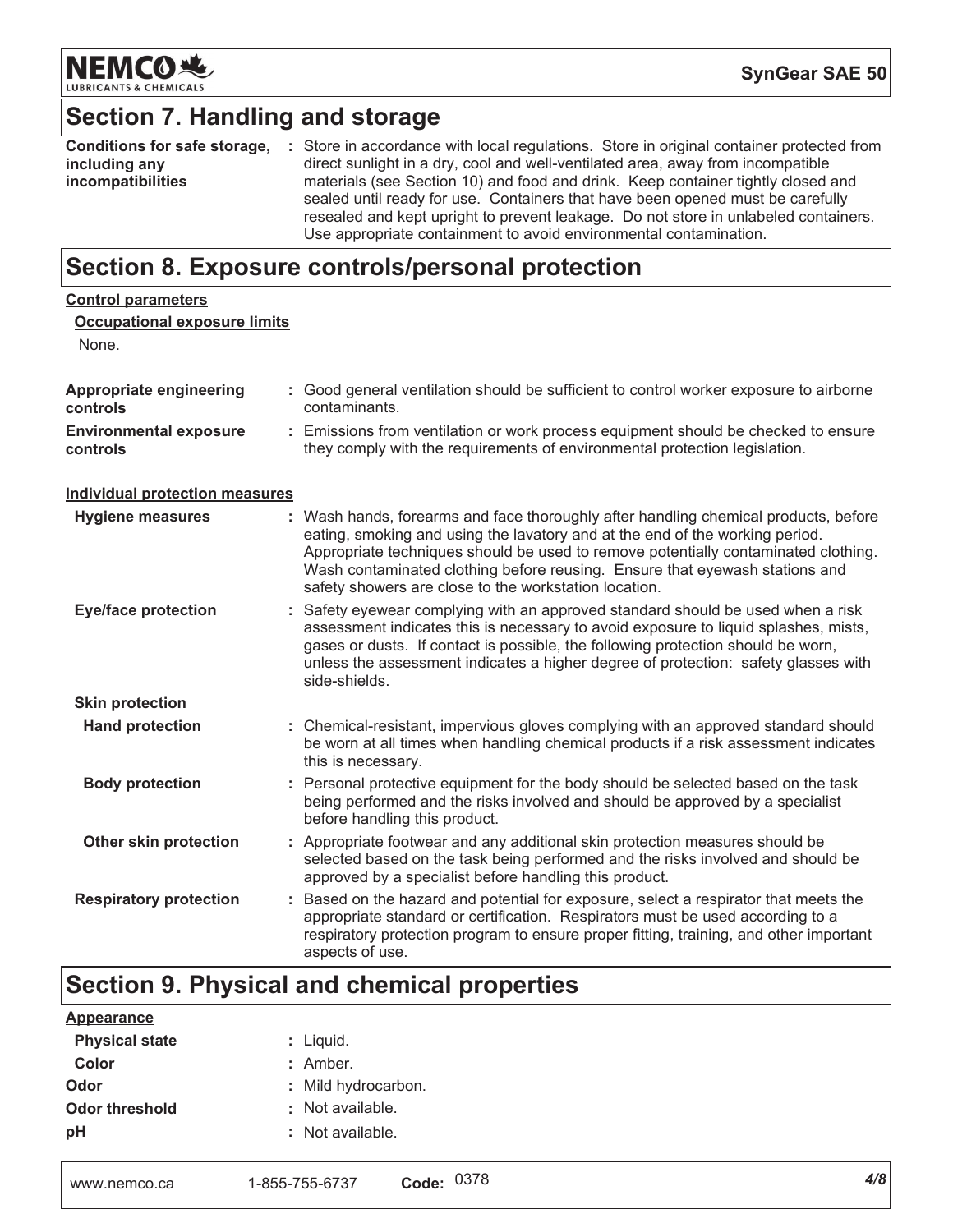

## Section 9. Physical and chemical properties

| <b>Freezing point</b>                             | : -45°C (-49°F)                                                                         |
|---------------------------------------------------|-----------------------------------------------------------------------------------------|
| <b>Boiling point</b>                              | Not available.                                                                          |
| Flash point                                       | Closed cup: 221°C (429.8°F)                                                             |
| <b>Evaporation rate</b>                           | Not available.                                                                          |
| Flammability (solid, gas)                         | Not available.                                                                          |
| Lower and upper explosive<br>(flammable) limits   | Not available.                                                                          |
| Vapor pressure                                    | : Not available.                                                                        |
| Vapor density                                     | Not available.                                                                          |
| <b>Relative density</b>                           | 0.86                                                                                    |
| Solubility                                        | Insoluble in water.                                                                     |
| <b>Partition coefficient: n-</b><br>octanol/water | Not available.                                                                          |
| <b>Auto-ignition temperature</b>                  | Not available.                                                                          |
| <b>Decomposition temperature</b>                  | Not available.                                                                          |
| <b>Viscosity</b>                                  | Kinematic: $17.5 \text{ cSt}$ (100 $^{\circ}$ C)<br>Kinematic: 132 cSt $(40^{\circ}$ C) |

## Section 10. Stability and reactivity

| <b>Reactivity</b>                            | : No specific test data related to reactivity available for this product or its ingredients.              |
|----------------------------------------------|-----------------------------------------------------------------------------------------------------------|
| <b>Chemical stability</b>                    | : The product is stable.                                                                                  |
| <b>Possibility of hazardous</b><br>reactions | : Under normal conditions of storage and use, hazardous reactions will not occur.                         |
| <b>Conditions to avoid</b>                   | : No specific data.                                                                                       |
| Incompatible materials                       | : Reactive or incompatible with the following materials: oxidizing materials.                             |
| <b>Hazardous decomposition</b><br>products   | : Under normal conditions of storage and use, hazardous decomposition products<br>should not be produced. |

## **Section 11. Toxicological information**

| Information on toxicological effects |                |            |     |
|--------------------------------------|----------------|------------|-----|
| <b>Acute toxicity</b>                |                |            |     |
| There is no data available.          |                |            |     |
| <b>Irritation/Corrosion</b>          |                |            |     |
| There is no data available.          |                |            |     |
| <b>Sensitization</b>                 |                |            |     |
| There is no data available.          |                |            |     |
| <b>Mutagenicity</b>                  |                |            |     |
| There is no data available.          |                |            |     |
| Carcinogenicity                      |                |            |     |
| There is no data available.          |                |            |     |
| <b>Reproductive toxicity</b>         |                |            |     |
| www.nemco.ca                         | 1-855-755-6737 | Code: 0378 | 5/8 |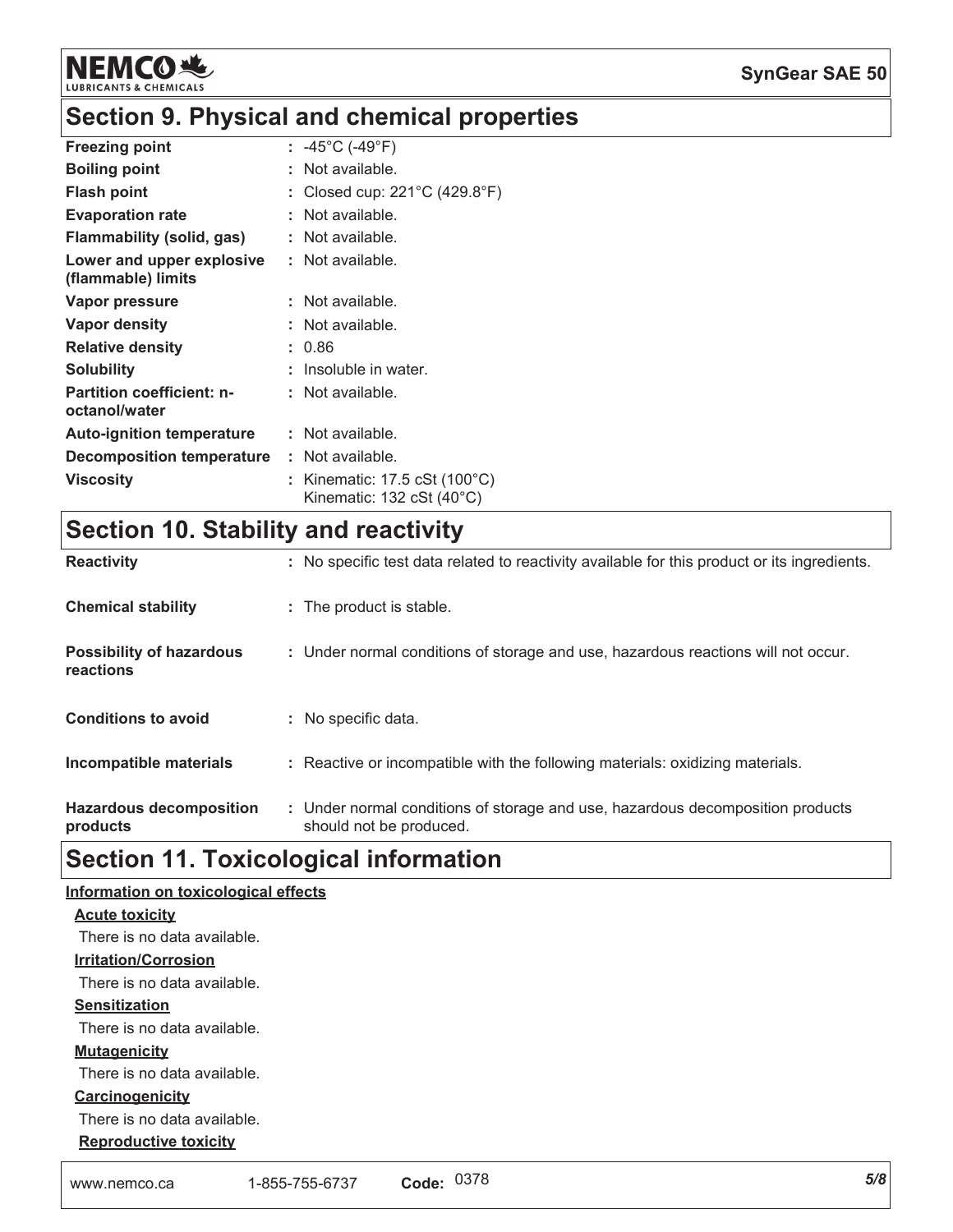

## **Section 11. Toxicological information**

| There is no data available.                        |                                                                                          |
|----------------------------------------------------|------------------------------------------------------------------------------------------|
| <b>Teratogenicity</b>                              |                                                                                          |
| There is no data available.                        |                                                                                          |
| Specific target organ toxicity (single exposure)   |                                                                                          |
| There is no data available.                        |                                                                                          |
| Specific target organ toxicity (repeated exposure) |                                                                                          |
| There is no data available.                        |                                                                                          |
| <b>Aspiration hazard</b>                           |                                                                                          |
| There is no data available.                        |                                                                                          |
|                                                    |                                                                                          |
| Information on the likely<br>routes of exposure    | : Dermal contact. Eye contact. Inhalation. Ingestion.                                    |
| <b>Potential acute health effects</b>              |                                                                                          |
| Eye contact                                        | : No known significant effects or critical hazards.                                      |
| <b>Inhalation</b>                                  | : No known significant effects or critical hazards.                                      |
| <b>Skin contact</b>                                | : No known significant effects or critical hazards.                                      |
| Ingestion                                          | : No known significant effects or critical hazards.                                      |
|                                                    |                                                                                          |
|                                                    | Symptoms related to the physical, chemical and toxicological characteristics             |
| Eye contact                                        | : No known significant effects or critical hazards.                                      |
| <b>Inhalation</b>                                  | : No known significant effects or critical hazards.                                      |
| <b>Skin contact</b>                                | : No known significant effects or critical hazards.                                      |
| Ingestion                                          | : No known significant effects or critical hazards.                                      |
|                                                    |                                                                                          |
|                                                    | Delayed and immediate effects and also chronic effects from short and long term exposure |
| <b>Short term exposure</b>                         |                                                                                          |
| <b>Potential immediate</b><br>effects              | : No known significant effects or critical hazards.                                      |
| <b>Potential delayed effects</b>                   | : No known significant effects or critical hazards.                                      |
| Long term exposure                                 |                                                                                          |
| <b>Potential immediate</b><br>effects              | No known significant effects or critical hazards.                                        |
| <b>Potential delayed effects</b>                   | No known significant effects or critical hazards.                                        |
| <b>Potential chronic health effects</b>            |                                                                                          |
| General                                            | No known significant effects or critical hazards.                                        |
| Carcinogenicity                                    | No known significant effects or critical hazards.                                        |
| <b>Mutagenicity</b>                                | No known significant effects or critical hazards.                                        |
| <b>Teratogenicity</b>                              | No known significant effects or critical hazards.                                        |
| <b>Developmental effects</b>                       | No known significant effects or critical hazards.                                        |
| <b>Fertility effects</b>                           | No known significant effects or critical hazards.                                        |

### **Numerical measures of toxicity**

### **Acute toxicity estimates**

There is no data available.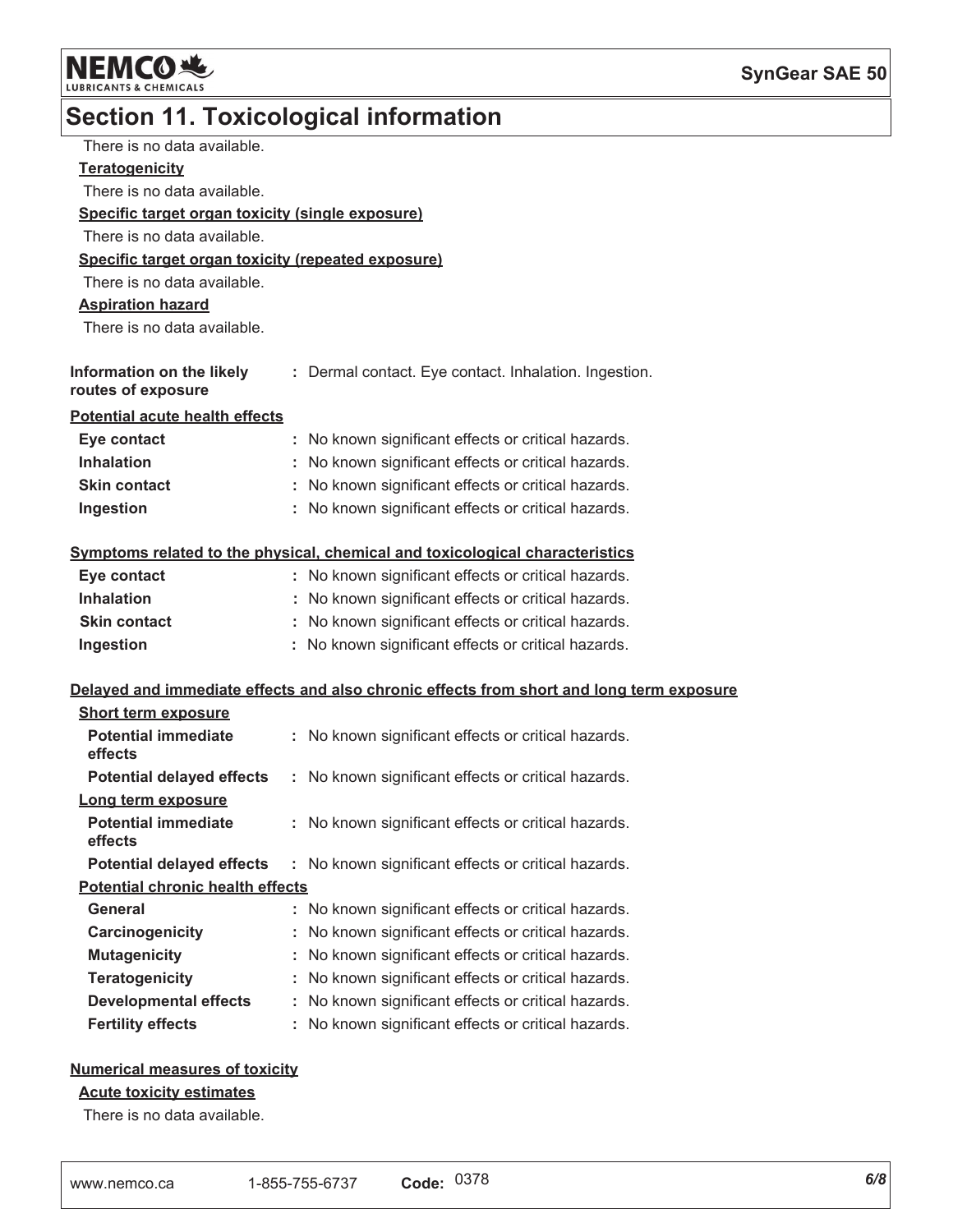

## **Section 12. Ecological information**

### **Toxicity**

There is no data available.

### Persistence and degradability

There is no data available.

### **Bioaccumulative potential**

There is no data available.

### **Mobility in soil**

| Soil/water partition   | : There is no data available. |
|------------------------|-------------------------------|
| coefficient $(K_{oc})$ |                               |

Other adverse effects : No known significant effects or critical hazards.

### **Section 13. Disposal considerations**

| <b>Disposal methods</b> | : The generation of waste should be avoided or minimized wherever possible.<br>Disposal of this product, solutions and any by-products should comply with the<br>requirements of environmental protection and waste disposal legislation and any<br>regional local authority requirements. Dispose of surplus and non-recyclable<br>products via a licensed waste disposal contractor. Waste should not be disposed of<br>untreated to the sewer unless fully compliant with the requirements of all authorities<br>with jurisdiction. Waste packaging should be recycled. Incineration or landfill |
|-------------------------|-----------------------------------------------------------------------------------------------------------------------------------------------------------------------------------------------------------------------------------------------------------------------------------------------------------------------------------------------------------------------------------------------------------------------------------------------------------------------------------------------------------------------------------------------------------------------------------------------------|
|                         | should only be considered when recycling is not feasible. This material and its<br>container must be disposed of in a safe way. Empty containers or liners may retain<br>some product residues. Avoid dispersal of spilled material and runoff and contact<br>with soil, waterways, drains and sewers.                                                                                                                                                                                                                                                                                              |

## **Section 14. Transport information**

|                                      | <b>TDG Classification</b> | <b>IMDG</b>              | <b>IATA</b>    |
|--------------------------------------|---------------------------|--------------------------|----------------|
| <b>UN number</b>                     | Not regulated.            | Not regulated.           | Not regulated. |
| <b>UN proper</b><br>shipping name    |                           |                          |                |
| <b>Transport</b><br>hazard class(es) |                           | ۰                        |                |
| <b>Packing group</b>                 | $\overline{\phantom{a}}$  | $\overline{\phantom{a}}$ |                |
| <b>Environmental</b><br>hazards      | No.                       | No.                      | No.            |
| <b>Additional</b><br>information     |                           |                          |                |

**AERG** : Not applicable